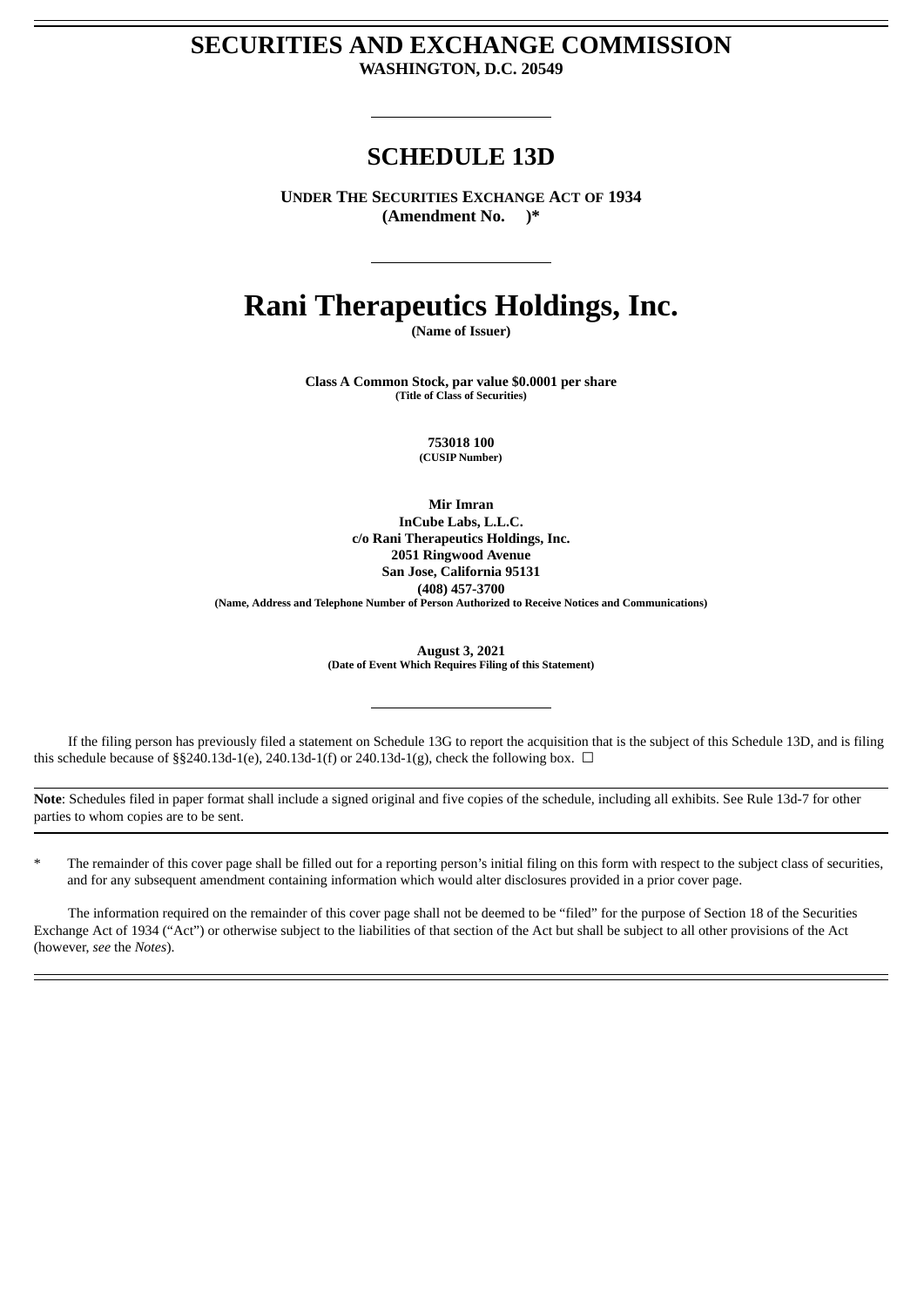| 1.               | Name of Reporting Persons                                                                             |                                                         |                                 |  |  |  |
|------------------|-------------------------------------------------------------------------------------------------------|---------------------------------------------------------|---------------------------------|--|--|--|
|                  | Mir Imran                                                                                             |                                                         |                                 |  |  |  |
| 2.               | Check the Appropriate Box if a Member of a Group (see instructions)<br>(a) $\Box$<br>(b) $\Box$       |                                                         |                                 |  |  |  |
| $\overline{3}$ . | <b>SEC USE ONLY</b>                                                                                   |                                                         |                                 |  |  |  |
| 4.               | Source of Funds (see instructions)                                                                    |                                                         |                                 |  |  |  |
|                  | 00                                                                                                    |                                                         |                                 |  |  |  |
| 5.               | Check if Disclosure of Legal Proceedings Is Required Pursuant to Items 2(d) or 2(e)                   |                                                         |                                 |  |  |  |
|                  | П                                                                                                     |                                                         |                                 |  |  |  |
| 6.               | Citizenship or Place of Organization                                                                  |                                                         |                                 |  |  |  |
|                  |                                                                                                       |                                                         | <b>United States of America</b> |  |  |  |
|                  |                                                                                                       | 7.                                                      | <b>Sole Voting Power</b>        |  |  |  |
|                  | Number of                                                                                             |                                                         | 22,411,124(a)                   |  |  |  |
|                  | <b>Shares</b>                                                                                         | 8.                                                      | <b>Shared Voting Power</b>      |  |  |  |
|                  | Beneficially                                                                                          |                                                         | $\mathbf{0}$                    |  |  |  |
| Owned by<br>Each |                                                                                                       | 9.                                                      | <b>Sole Dispositive Power</b>   |  |  |  |
|                  | Reporting<br>Person                                                                                   |                                                         | 22,411,124(a)                   |  |  |  |
|                  | With                                                                                                  | 10.                                                     | <b>Shared Dispositive Power</b> |  |  |  |
|                  |                                                                                                       |                                                         |                                 |  |  |  |
| 11.              | $\Omega$<br>Aggregate Amount Beneficially Owned by Each Reporting Person                              |                                                         |                                 |  |  |  |
|                  |                                                                                                       |                                                         |                                 |  |  |  |
| 12.              | 22,411,124(a)<br>Check if the Aggregate Amount in Row (11) Excludes Certain Shares (see instructions) |                                                         |                                 |  |  |  |
|                  |                                                                                                       |                                                         |                                 |  |  |  |
| 13.              | П<br>Percent of Class Represented by Amount in Row 11                                                 |                                                         |                                 |  |  |  |
|                  |                                                                                                       |                                                         |                                 |  |  |  |
| 14.              |                                                                                                       | 44.3%(b)<br>Type of Reporting Person (see instructions) |                                 |  |  |  |
|                  |                                                                                                       |                                                         |                                 |  |  |  |
|                  | IN                                                                                                    |                                                         |                                 |  |  |  |

- (a) The aggregate number and percentage of Class A Common Stock beneficially owned represents 22,411,124 shares of Class B Common Stock. Each share of Class B Common Stock and its corresponding Class A limited liability company unit of Rani Therapeutics, LLC (each an "LLC Interest") is exchangeable at the option of the holder into one share of Class A Common Stock (for which the Company may substitute cash at its election).
- (b) Calculations of the percentage of the shares of Class A Common Stock beneficially owned assumes that there were 50,550,794 shares of Class A Common Stock outstanding following the closing of the Issuer's initial public offering on August 3, 2021, based on information set forth in the Issuer's prospectus on Form 424B4 filed by the Issuer on August 2, 2021, and assuming the exchange or redemption of all underlying LLC Interests for shares of Class A Common Stock on a one-for-one basis.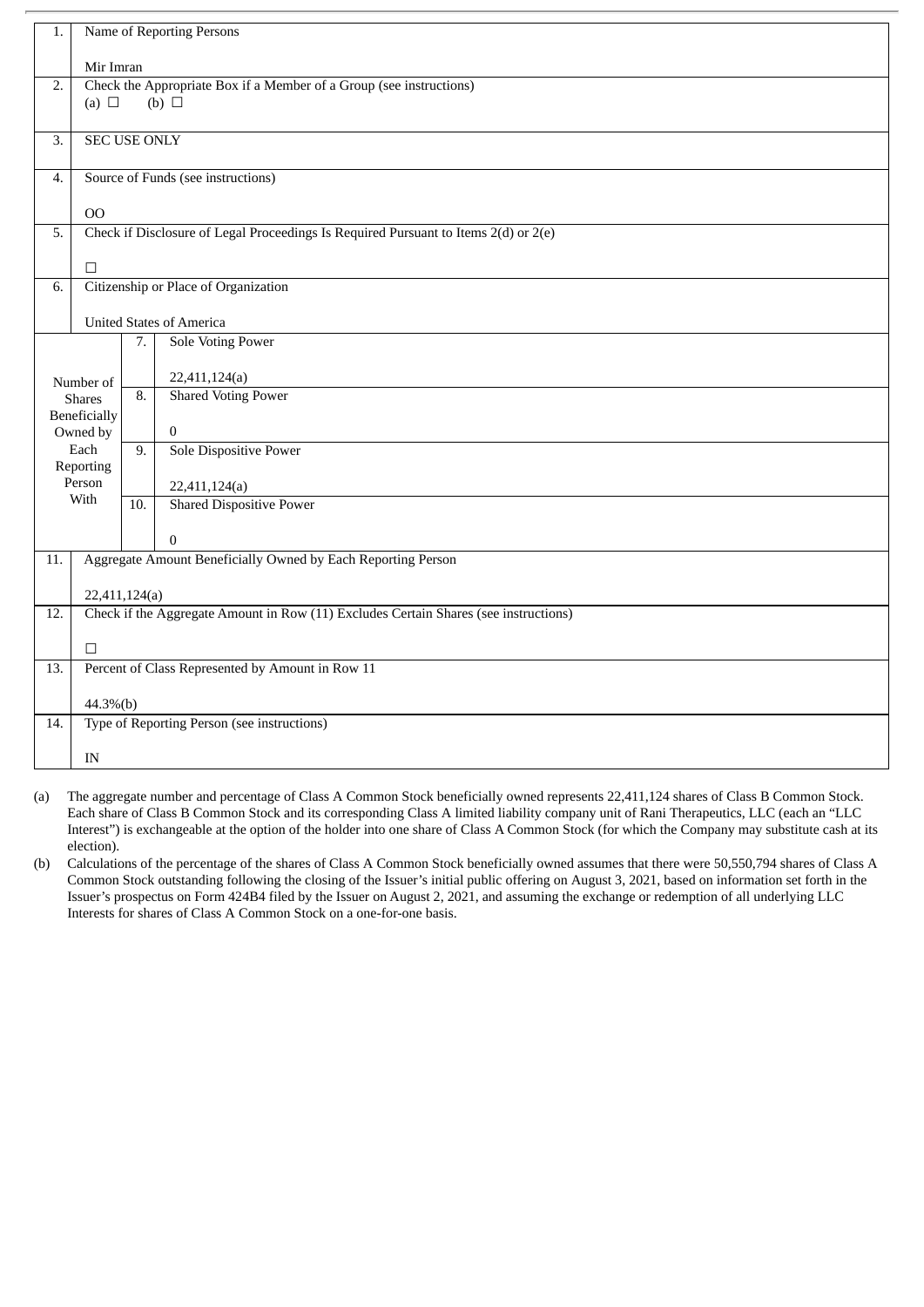| 1.               | Name of Reporting Persons                                                                       |          |                                                                                      |  |  |  |
|------------------|-------------------------------------------------------------------------------------------------|----------|--------------------------------------------------------------------------------------|--|--|--|
|                  | InCube Labs, LLC                                                                                |          |                                                                                      |  |  |  |
| 2.               | Check the Appropriate Box if a Member of a Group (see instructions)<br>(a) $\Box$<br>(b) $\Box$ |          |                                                                                      |  |  |  |
| $\overline{3}$ . | <b>SEC USE ONLY</b>                                                                             |          |                                                                                      |  |  |  |
| 4.               | Source of Funds (see instructions)                                                              |          |                                                                                      |  |  |  |
|                  | O <sub>O</sub>                                                                                  |          |                                                                                      |  |  |  |
| 5.               | Check if Disclosure of Legal Proceedings Is Required Pursuant to Items 2(d) or 2(e)             |          |                                                                                      |  |  |  |
|                  | П                                                                                               |          |                                                                                      |  |  |  |
| 6.               | Citizenship or Place of Organization                                                            |          |                                                                                      |  |  |  |
|                  | Delaware                                                                                        |          |                                                                                      |  |  |  |
|                  |                                                                                                 | 7.       | <b>Sole Voting Power</b>                                                             |  |  |  |
|                  | Number of                                                                                       |          | 22,411,124(a)                                                                        |  |  |  |
|                  | <b>Shares</b>                                                                                   | 8.       | <b>Shared Voting Power</b>                                                           |  |  |  |
|                  | Beneficially<br>Owned by                                                                        |          | $\mathbf{0}$                                                                         |  |  |  |
|                  | Each<br>Reporting                                                                               | 9.       | <b>Sole Dispositive Power</b>                                                        |  |  |  |
|                  | Person                                                                                          |          | 22,411,124(a)                                                                        |  |  |  |
|                  | With                                                                                            | 10.      | <b>Shared Dispositive Power</b>                                                      |  |  |  |
|                  |                                                                                                 |          | $\Omega$                                                                             |  |  |  |
| 11.              | Aggregate Amount Beneficially Owned by Each Reporting Person                                    |          |                                                                                      |  |  |  |
|                  | 22,411,124(a)                                                                                   |          |                                                                                      |  |  |  |
| 12.              |                                                                                                 |          | Check if the Aggregate Amount in Row (11) Excludes Certain Shares (see instructions) |  |  |  |
|                  | П                                                                                               |          |                                                                                      |  |  |  |
| 13.              | Percent of Class Represented by Amount in Row 11                                                |          |                                                                                      |  |  |  |
|                  |                                                                                                 | 44.3%(b) |                                                                                      |  |  |  |
| 14.              | Type of Reporting Person (see instructions)                                                     |          |                                                                                      |  |  |  |
|                  | IN                                                                                              |          |                                                                                      |  |  |  |

- (a) The aggregate number and percentage of Class A Common Stock beneficially owned represents 22,411,124 shares of Class B Common Stock. Each share of Class B Common Stock and its corresponding Class A limited liability company unit of Rani Therapeutics, LLC (each an "LLC Interest") is exchangeable at the option of the holder into one share of Class A Common Stock (for which the Company may substitute cash at its election).
- (b) Calculations of the percentage of the shares of Class A Common Stock beneficially owned assumes that there were 50,550,794 shares of Class A Common Stock outstanding following the closing of the Issuer's initial public offering on August 3, 2021, based on information set forth in the Issuer's prospectus on Form 424B4 filed by the Issuer on August 2, 2021, and assuming the exchange or redemption of all underlying LLC Interests for shares of Class A Common Stock on a one-for-one basis.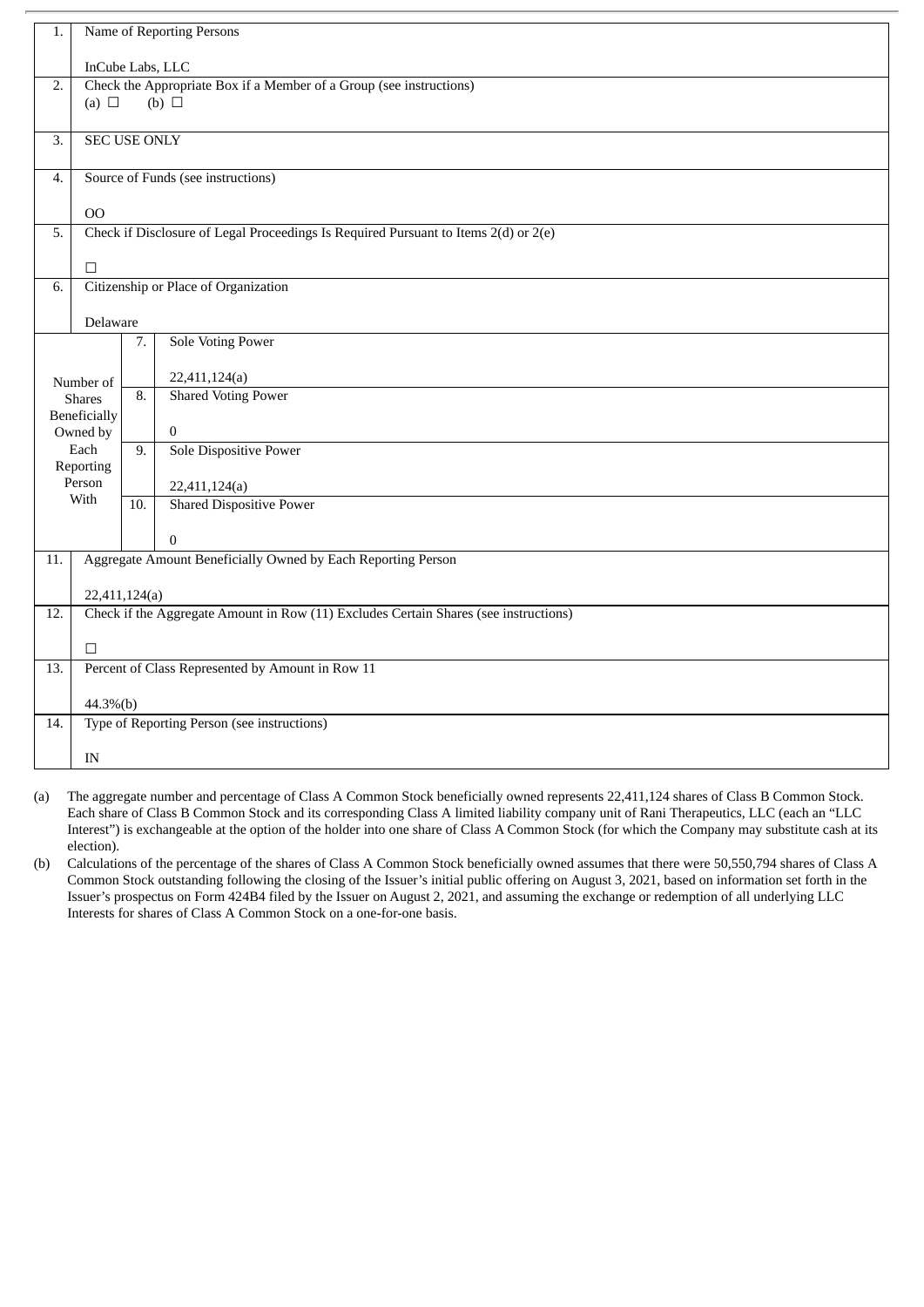#### **Item 1. Security and Issuer.**

This Statement on Schedule 13D (this "Statement") relates to the Class A common stock, \$0.0001 par value per share (the "Class A Common Stock"), of Rani Therapeutics Holdings, Inc. (the "Issuer"), a Delaware corporation. The principal executive offices of the Issuer are located at 2051 Ringwood Avenue, San Jose, California 95131.

#### **Item 2. Identity and Background.**

(a) This Statement is being jointly filed by (i) Mir Imran, a United States citizen, and (ii) InCube Labs, L.L.C., a Delaware limited liability company ("ICL", and together with Mr. Imran, the "Reporting Persons"), pursuant to Rule  $13d-1(k)$  promulgated by the Securities and Exchange Commission (the "SEC") pursuant to Section 13 of the Securities Exchange Act of 1934, as amended.

Mr. Imran is the sole managing member of ICL, which is wholly owned by Mr. Imran and his family.

- (b) The principal business address of each of the Reporting Persons is 2051 Ringwood Avenue, San Jose, California 95131.
- (c) The principal business of Mr. Imran is serving as a Director of the Issuer and Managing Member of ICL. The principal business of ICL is conducting research, developing and commercializing healthcare related innovations.
- (d) None of the Reporting Persons, nor to the knowledge of the Reporting Persons, none of the executive officers, directors or partners of the Reporting Persons, if applicable, has, during the last five years, been convicted in a criminal proceeding (excluding traffic violations or similar misdemeanors).
- (e) None of the Reporting Persons, nor to the knowledge of the Reporting Persons, none of the executive officers, directors or partners of the Reporting Persons, if applicable, was, during the last five years, a party to a civil proceeding of a judicial or administrative body of competent jurisdiction and as a result of such proceeding was or is subject to a judgment, decree or final order enjoining future violations of, or prohibiting or mandating activities subject to, federal or state securities laws or finding any violation with respect to such laws.
- (f) See Item 2(a)-(b) above for citizenship or place of organization, as applicable, of each of the Reporting Persons.

#### **Item 3. Source and Amount of Funds or Other Consideration.**

Prior to the consummation of the Issuer's initial public offering of Class A Common Stock (the "IPO"), in 2012, ICL purchased 42,382,546 common units ("Common Units") of Rani Therapeutics, LLC, a California limited liability company ("Rani LLC"), at a price of \$0.001 per unit, for an aggregate purchase price of \$42,382.55, which ICL paid for with its working capital. The IPO was conducted through what is commonly referred to as an "Up-C" structure, which is often used by partnerships and limited liability companies when they decide to undertake an initial public offering. To implement the "Up-C" structure, Rani LLC effected certain organizational changes which included the incorporation of the Issuer as a Delaware corporation on April 6, 2021, the amendment and restatement of Rani LLC's limited liability company agreement to (i) appoint the Issuer as the sole managing member of Rani LLC and (ii) effectuate a recapitalization of all outstanding units and profits interests of Rani LLC into a single class of economic nonvoting Class A units (the "Class A Units") and an equal number of voting noneconomic Class B units of Rani LLC (the "Class B Units"), the contribution of all Class B Units to the Issuer in exchange for a corresponding number of shares of Class B common stock, \$0.0001 par value per share (the "Class B Common Stock"), each share of which entitles its holder to 10 votes per share. All of ICL's Common Units were exchanged for 22,411,124 shares of Class A Units and an equal number of Class B Units, which were contributed to the Issuer in exchange for a corresponding number of shares of Class B Common Stock.

The IPO priced on July 29, 2021 and the shares of Class A Common Stock began trading on the Nasdaq Global Market on July 30, 2021. For more information on the IPO and the "Up-C" structure and the organizational changes undertaken by Rani LLC in connection therewith, see the Issuer's Registration Statement on Form S-1 (File No. 333-257809) (the "Registration Statement") filed with the SEC.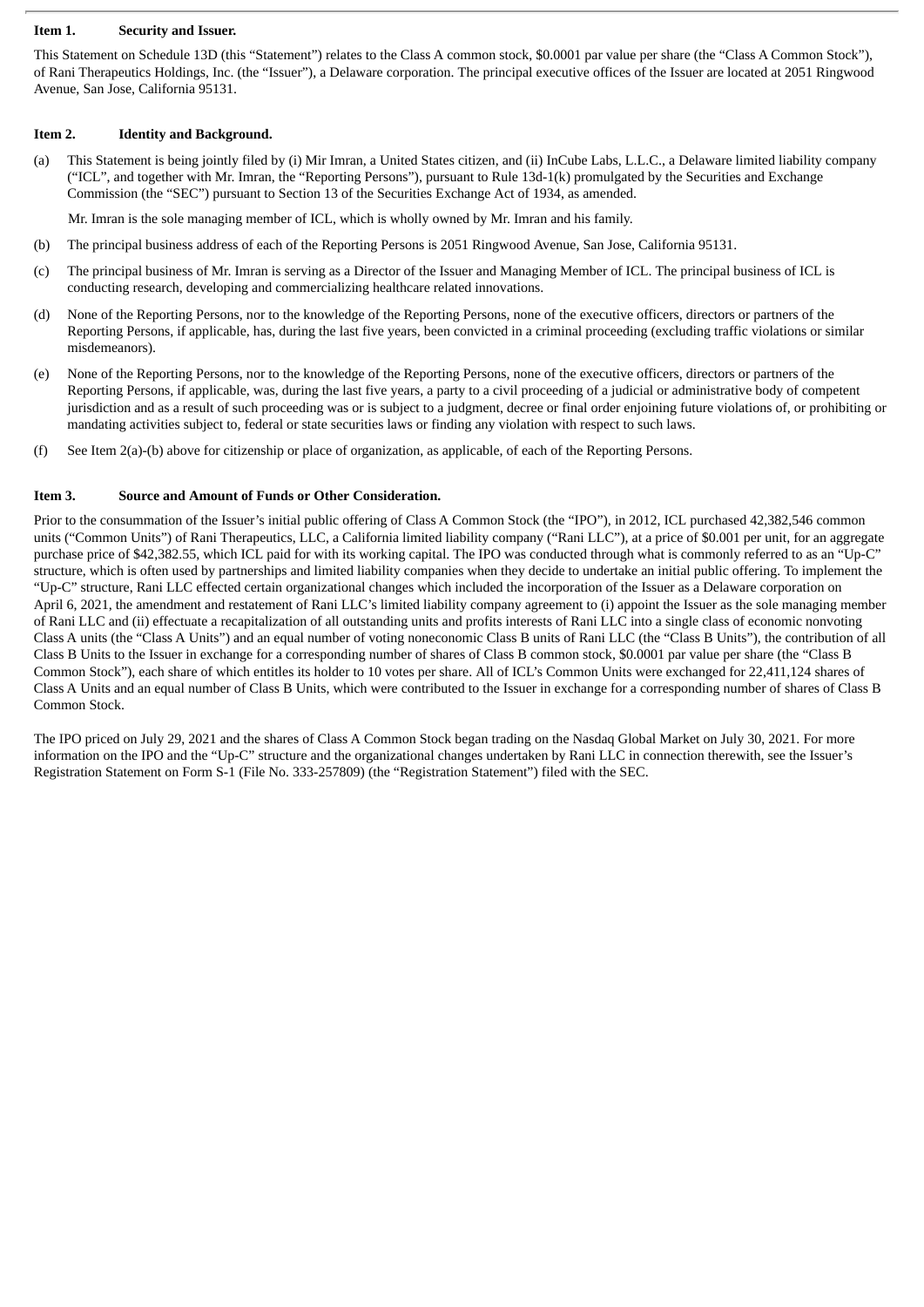#### **Item 4. Purpose of Transaction.**

The information set forth in Item 1 and Item 3 of this Statement is incorporated herein by reference.

The Reporting Persons intend to review their investment on a regular basis and, as a result thereof, may at any time or from time to time determine to, directly or indirectly (a) acquire additional securities of the Issuer, through open market purchases, privately negotiated transactions or otherwise, (b) dispose of all or a portion of the securities of the Issuer owned by it in the open market, in privately negotiated transactions or otherwise, (c) enter into privately negotiated derivative transactions with institutional counterparties to hedge the market risk of some or all of its positions in the securities of the Issuer or (d) take any other available course of action, which could involve one or more of the types of transactions or have one or more of the results described in clauses (a) through (j) of Item 4 of Schedule 13D. Any such acquisition or disposition or other transaction would be made in compliance with all applicable laws and regulations. Notwithstanding anything contained herein, the Reporting Persons specifically reserve the right to change their intention with respect to any or all of such matters. In reaching any decision as to its course of action (as well as to the specific elements thereof), the Reporting Persons currently expect that it would take into consideration a variety of factors, including, but not limited to, the following: (i) the Issuer's business and prospects; (ii) other developments concerning the Issuer and its businesses generally; (iii) other business opportunities available to the Reporting Persons; (iv) changes in law and government regulations; (v) general economic conditions; and (vi) financial and stock market conditions, including the market price of the securities of the Issuer. Except as set forth herein, the Reporting Persons have no present plans or proposals that relate to or that would result in any of the actions specified in clauses (a) through (j) of Item 4 of Schedule 13D.

In his capacity as Executive Chairman and a director of the Issuer, Mr. Imran intends to continue taking an active role in the Issuer's governance. Also, subject to applicable approvals from the board of directors, Mr. Imran may receive additional securities of the Issuer in connection with the director compensation policy.

#### **Item 5. Interest in Securities of the Issuer.**

(a) and (b) Calculations of the percentage of the shares of Class A Common Stock beneficially owned assumes that there were 50,550,794 shares of Class A Common Stock outstanding following the closing of the Issuer's initial public offering on August 3, 2021, based on information set forth in the Issuer's prospectus on Form 424B4 filed by the Issuer on August 2, 2021, and assuming the exchange or redemption of all underlying LLC Interests for shares of Class A Common Stock on a one-for-one basis.

The aggregate number and percentage of the Class A Common Stock beneficially owned by each Reporting Person and, for each Reporting Person, the number of shares as to which there is sole power to vote or to direct the vote, shared power to vote or to direct the vote, sole power to dispose or to direct the disposition, or shared power to dispose or to direct the disposition are set forth on rows 7 through 11 and row 13 of the cover pages of this Schedule 13D and are incorporated herein by reference.

As of the date hereof, ICL directly holds 22,411,124 shares of Class B Common Stock and 22,411,124 LLC Interests, which are redeemable for shares of Class A Common Stock on a one-for-one basis. Such shares of Class B Common Stock will be cancelled on a one-for-one basis if the Issuer, at the election of ICL, redeems or exchanges ICL's LLC Interests pursuant to the terms of the fifth amended and restated limited liability company agreement of Rani Therapeutics, LLC (the "Rani LLC Agreement").

In general, each share of Class B Common Stock has no economic rights and entitles its holder to ten votes on all matters on which Issuer's stockholders are entitled to vote generally. Holders of Class B Common Stock vote together with holders of Class A Common Stock as a single class on all matters on which stockholders are entitled to vote generally, except as otherwise required by law. Each share of Class A Common Stock is entitled to one vote on all matters on which Issuer's stockholders are entitled to vote generally.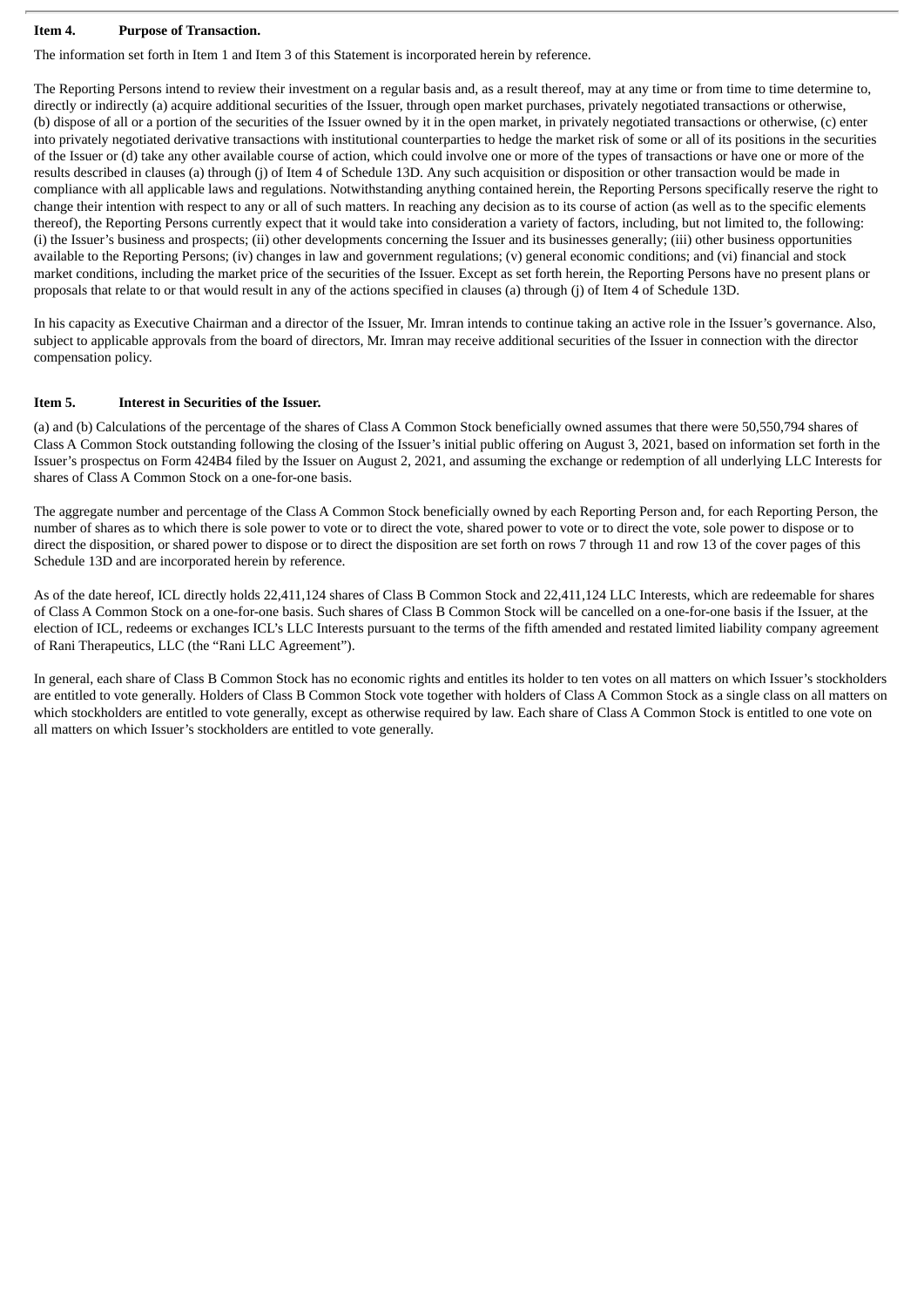Mr. Imran is the sole managing member of ICL, which is wholly owned by Mr. Imran and his family.

- (c) The information set forth in Item 3 and Item 4 of this Statement is incorporated herein by reference.
- (d) Not applicable.
- (e) Not applicable.

## **Item 6. Contracts, Arrangements, Understandings or Relationships with Respect to Securities of the Issuer.**

#### *Lock-up Letter*

In connection with the IPO, on April 19, 2021, each of Mr. Imran and ICL entered into a letter agreement with BofA Securities, Inc., Stifel, Nicolaus & Company, Incorporated, Cantor Fitzgerald & Co. and Canaccord Genuity LLC (the "Underwriters"), the underwriters of the IPO, pursuant to which, among other things, the Class A Common Stock into which the LLC Interests directly held by ICL are exchangeable, are subject to a lock-up for 180 days after the execution of the underwriting agreement between the Issuer, the Underwriters and the other parties thereto in connection with the IPO, subject to customary exemptions.

#### *Registration Rights Agreement*

On August 3, 2021, the Issuer, ICL and other parties thereto entered into a Registration Rights Agreement (the "Registration Rights Agreement"). Pursuant to the terms of the Registration Rights Agreement, at any time following the expiration of any related lock-up period, the holders of LLC Interest can require the Issuer to register under the Securities Act shares of Class A Common Stock issuable to such holders upon, at the Issuer's election, redemption or exchange of their LLC Interests, and the holders of Class A Common Stock can require the Issuer to register under the Securities Act the shares of Class A Common Stock issued to such holders in connection with the IPO. The Registration Rights Agreement also provides for piggyback registration rights for the holders of LLC Interests.

#### *Fifth Amended and Restated Limited Liability Company Agreement of Rani Therapeutics, LLC*

Pursuant to the Rani LLC Agreement, the holders of LLC Interests are entitled to have their LLC Interests redeemed, at their election (subject to the terms of the Rani LLC Agreement), for newly issued shares of Class A Common Stock on a one-for-one basis (subject to customary adjustments, including for stock splits, stock dividends and reclassifications). Upon the exercise of the redemption right, the redeeming member will surrender its LLC Interests to Rani LLC for cancellation. The Rani LLC Agreement requires that the Issuer contribute shares of Class A Common Stock to Rani LLC in exchange for an amount of newly issued LLC Interests in Rani LLC that will be issued to the Issuer equal to the number of LLC Interests redeemed from the redeeming holder. Rani LLC will then distribute the shares of Class A Common Stock to the redeeming holder to complete the redemption. In the event of such a redemption election, the Issuer may effect a direct exchange of Class A Common Stock or a cash payment equal to a volume weighted average market price of one share of Class A Common Stock for each such LLC Interest in lieu of such a redemption. Whether by redemption or exchange, the Issuer is obligated to ensure that at all times the number of LLC Interests it owns equals the number of shares of Class A Common Stock issued by it (subject to certain exceptions for treasury shares and shares underlying certain convertible or exchangeable securities).

#### *Tax Receivable Agreement*

On August 3, 2021, the Issuer entered into a Tax Receivable Agreement with ICL and continuing LLC owners who are party thereto (the "Tax Receivable Agreement"), which provides for the payment by the Issuer to such continuing LLC owners of 85% of the benefits, if any, that the Issuer actually realizes, or is deemed to realize (calculated using certain assumptions) pursuant to the terms of the Tax Receivable Agreement.

The description of the Lock-up Agreement, Registration Rights Agreement, Rani LLC Agreement and Tax Receivable Agreement contained in this Item 6 are not intended to be complete and are qualified in their entirety by reference to such documents, which are filed as exhibits hereto and incorporated by reference herein.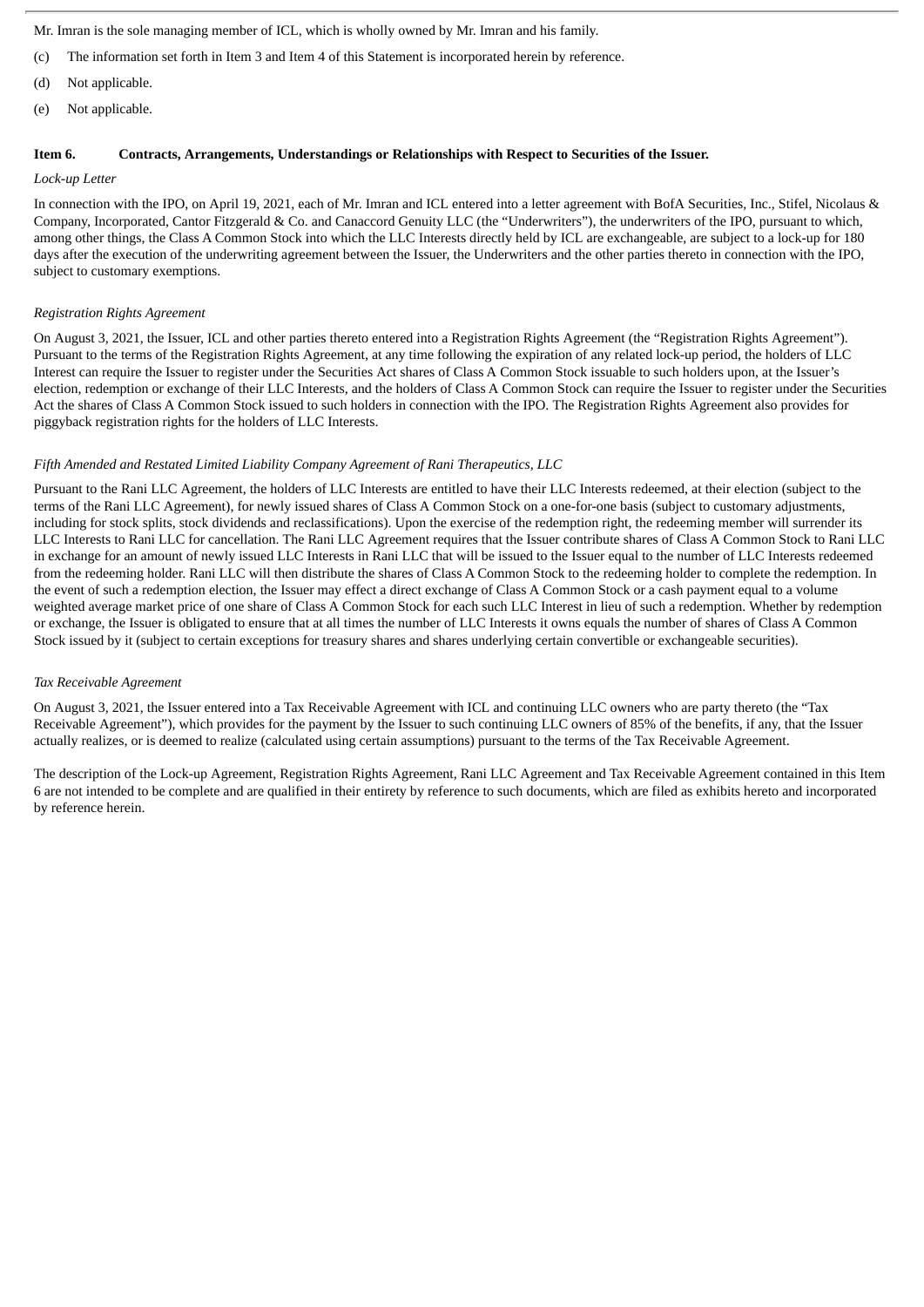#### **Item 7. Material to Be Filed as Exhibits.**

Exhibit 99.1 – Form of Underwriting Agreement (incorporated by reference to Exhibit 1.1 to the Form S-1/A filed by the Issuer on July 26, 2021).

Exhibit 99.2 - Registration Rights Agreement (incorporated by reference to Exhibit 10.3 to the Form S-1/A filed by the Issuer on July 16, 2021).

Exhibit 99.3 - Fifth Amended and Restated Limited Liability Company Agreement (incorporated by reference to Exhibit 10.4 to the Form S-1/A filed by the Issuer on July 16, 2021).

Exhibit 99.4 - Tax Receivable Agreement (incorporated by reference to Exhibit 10.1 to the Form S-1/A filed by the Issuer on July 16, 2021).

Exhibit 99.5 - Schedule 13D Joint Filing Agreement.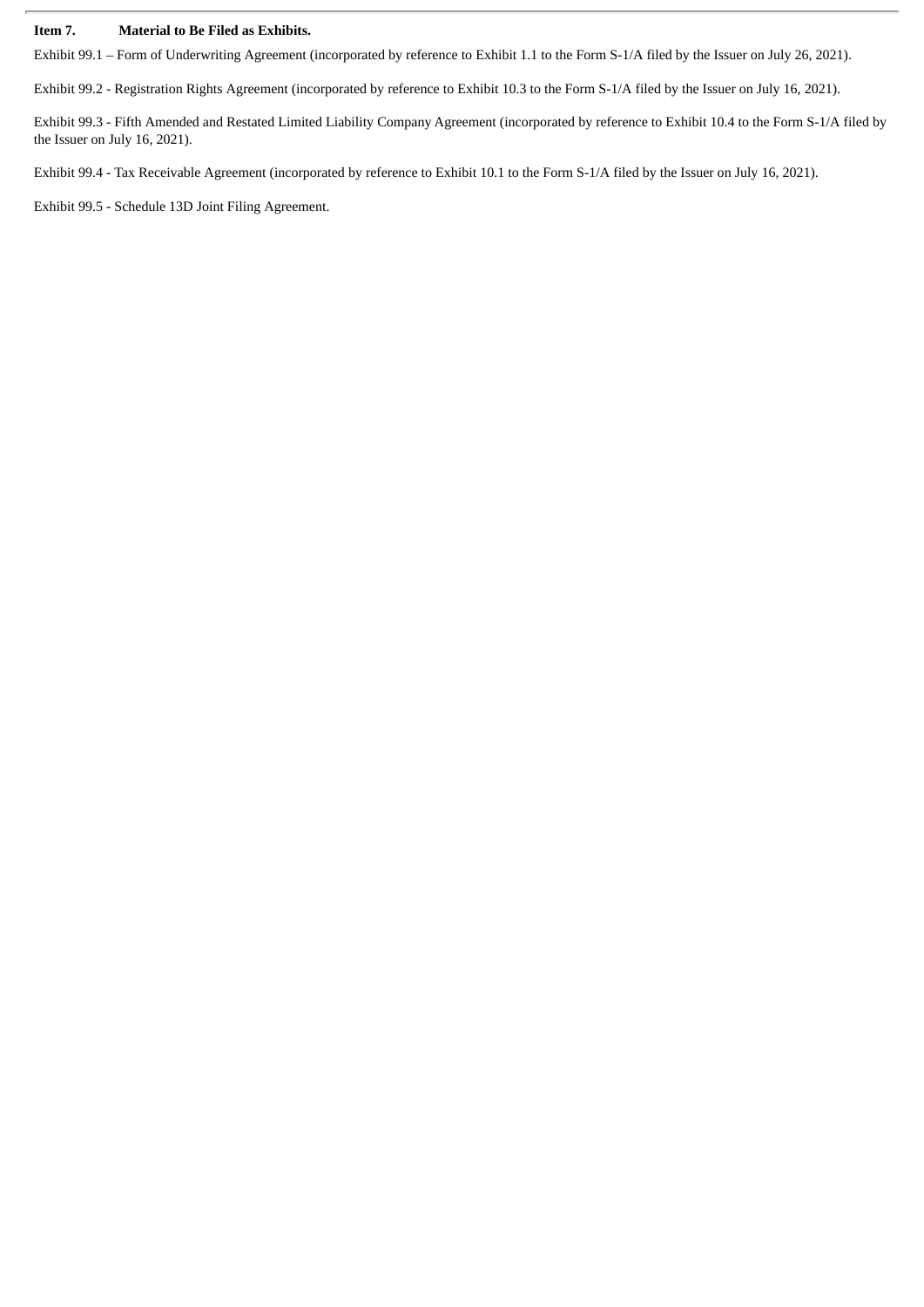## **SIGNATURES**

After reasonable inquiry and to the best of my knowledge and belief, I certify that the information set forth in this statement is true, complete and correct.

Dated: August 23, 2021

# **InCube Labs, L.L.C**

By: /s/ Mir Imran

Name: Mir Imran Title: Managing Member

**Mir Imran**

/s/ Mir Imran